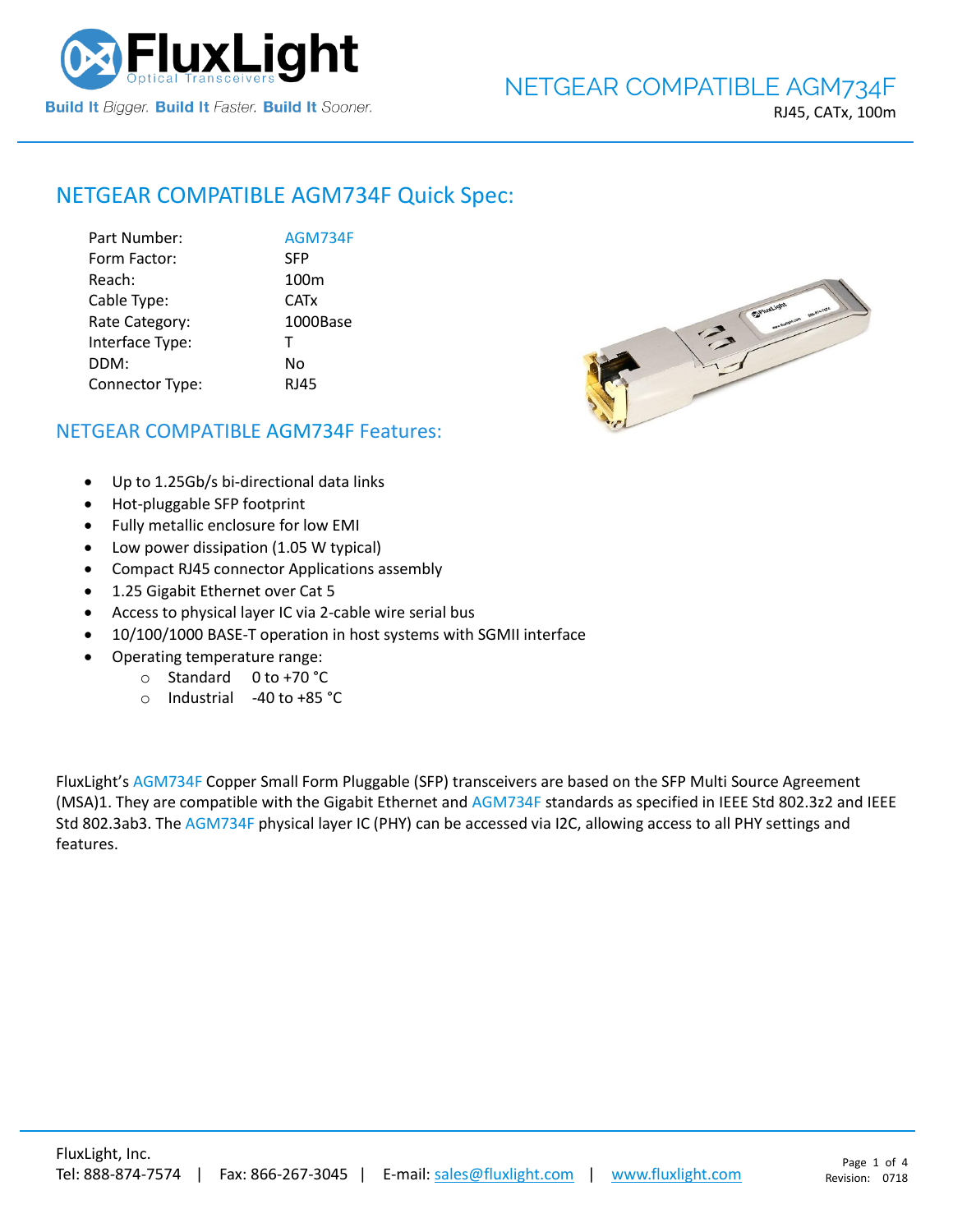

## I. SFP to Host Connector Pin Out

| Pin | Symbol        | Name/Description                                  | <b>Note</b>  |
|-----|---------------|---------------------------------------------------|--------------|
| 1   | <b>VEET</b>   | Transmitter ground (common with receiver ground)  | 1            |
| 2   | <b>TFAULT</b> | Transmitter Fault Not supported                   |              |
| 3   | <b>TDIS</b>   | Transmitter Disable. PHY disabled on high or open | 2            |
| 4   | MOD_DEF(2)    | Module Definition 2. Data line for serial ID      | 3            |
| 5   | MOD_DEF(1)    | Module Definition 1. Clock line for serial ID     | 3            |
| 6   | MOD DEF(0)    | Module Definition 0. Grounded within the module   | 3            |
| 7   | Rate Select   | No connection required                            |              |
| 8   | <b>LOS</b>    | Loss of Signal indication. Not supported          |              |
| 9   | <b>VEER</b>   | Receiver ground (common with transmitter ground)  | 1            |
| 10  | <b>VEER</b>   | Receiver ground (common with transmitter ground)  |              |
| 11  | <b>VEER</b>   | Receiver ground (common with transmitter ground)  | 1            |
| 12  | RD-           | Receiver Inverted DATA out. AC coupled            |              |
| 13  | $RD+$         | Receiver Non-inverted DATA out. AC coupled        |              |
| 14  | <b>VEER</b>   | Receiver ground (common with transmitter ground)  | 1            |
| 15  | <b>VCCR</b>   | Receiver power supply                             |              |
| 16  | <b>VCCT</b>   | Transmitter power supply                          |              |
| 17  | <b>VEET</b>   | Transmitter ground (common with receiver ground)  | 1            |
| 18  | TD+           | Transmitter Non-Inverted DATA in. AC coupled      |              |
| 19  | TD-           | Transmitter Inverted DATA in. AC coupled          |              |
| 20  | <b>VEET</b>   | Transmitter ground (common with receiver ground)  | $\mathbf{1}$ |

Notes:

- 1) Circuit ground is connected to chassis ground
- 2) PHY disabled on TDIS > 2.0V or open, enabled on TDIS < 0.8V
- 3) Should be pulled up with 4.7k 10k Ohms on host board to a voltage between 2.0 V and 3.6 V. MOD\_DEF(0) pulls line low to indicate module is plugged in

### II. +3.3V Volt Electrical Power Interface

The 1000Base-T has an input voltage range of 3.3 V +/- 5%. The 4 V maximum voltage is not allowed for continuous operation.

| <b>Parameter</b>   | <b>Symbol</b> | <b>Min</b> | Typ | <b>Max</b> | <b>Units</b> | <b>Notes/Conditions</b>                                                                 |
|--------------------|---------------|------------|-----|------------|--------------|-----------------------------------------------------------------------------------------|
| Supply<br>Current  | Is            |            | 320 | 375        | mA           | 1.2W max power over full range of<br>voltage and temperature. See caution<br>note below |
| Input Voltage      | <b>Vcc</b>    | 3.13       | 3.3 | 3.47       |              | Referenced to GND                                                                       |
| Maximum<br>Voltage | Vmax          |            |     | 4          | ν            |                                                                                         |
| Surge Current      | Isurge        |            |     | 30         | mA           | Hot plug above steady state current. See<br>caution note below                          |

### **+3.3 Volt Electrical Power Interface**

Caution: Power consumption and surge current are higher than the specified values in the SFP MSA.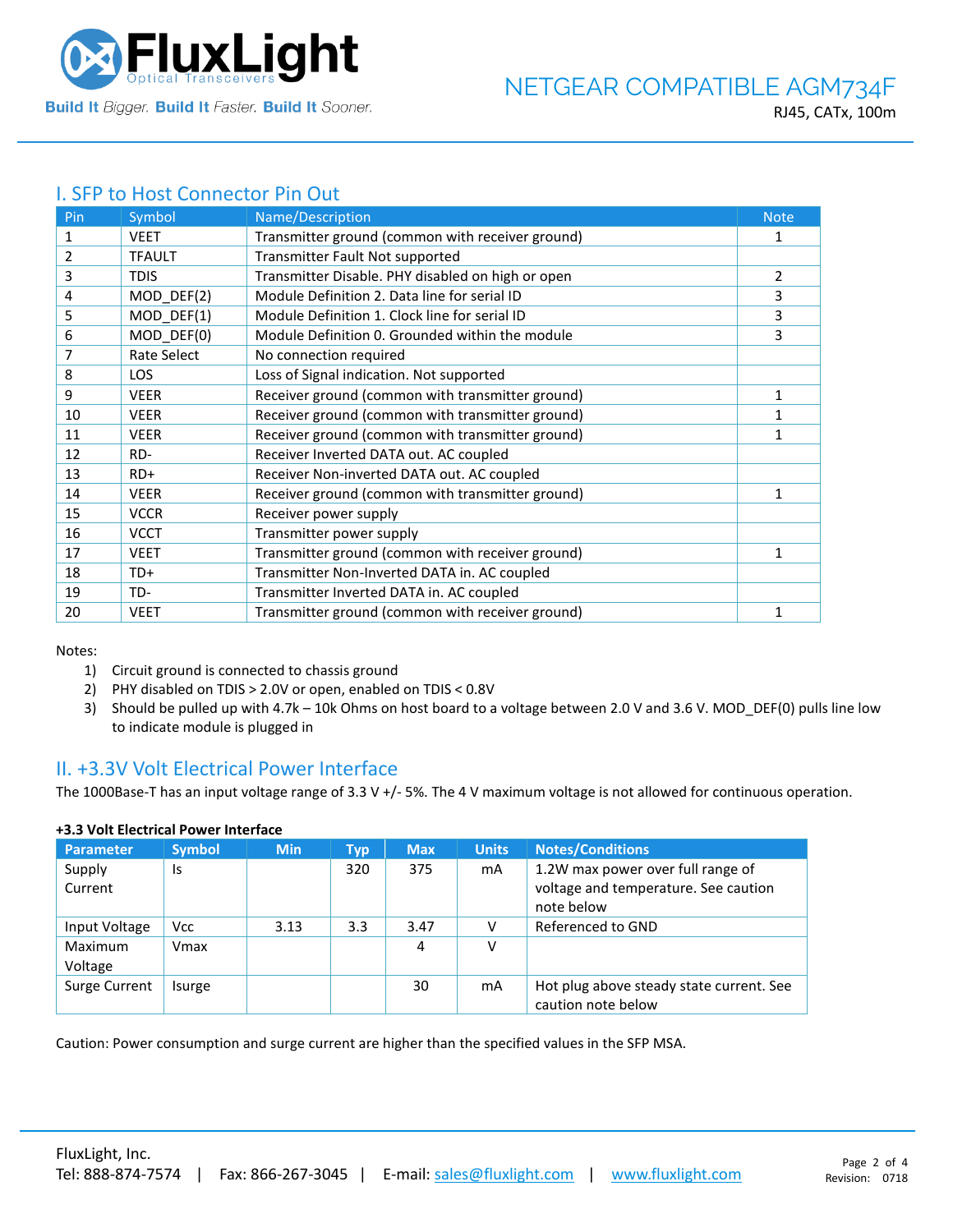

### III. Low-Speed Signals

MOD\_DEF(1) (SCL) and MOD\_DEF(2) (SDA), are open drain CMOS signals (see section VII, "Serial Communication Protocol"). Both MOD\_DEF(1) and MOD\_DEF(2) must be pulled up to host\_Vcc.

### **Low-Speed Signals, Electronic Characteristics**

| Parameter                        | Symbol     | Min              | <b>Max</b>       | <b>Units</b> | Notes/Conditions                                                          |
|----------------------------------|------------|------------------|------------------|--------------|---------------------------------------------------------------------------|
| <b>SFP Output LOW</b>            | <b>VOL</b> | 0                | 0.5              | V            | 4.7k to 10k pull-up to host_Vcc,<br>measured at host side of<br>connector |
| <b>SFP Output</b><br><b>HIGH</b> | <b>VOH</b> | host $Vcc - 0.5$ | host $Vec + 0.3$ | V            | 4.7k to 10k pull-up to host Vcc,<br>measured at host side of<br>connector |
| SFP Input LOW                    | <b>VIL</b> | 0                | 0.8              | V            | 4.7k to 10k pull-up to Vcc,<br>measured at SFP side of<br>connector       |
| <b>SFP Input HIGH</b>            | <b>VIH</b> | $\mathcal{P}$    | $Vcc + 0.3$      | V            | 4.7k to 10k pull-up to Vcc,<br>measured at SFP side of<br>connector       |

# IV. High-Speed Electrical Interface

All high-speed signals are AC-coupled internally.

#### **High-Speed Electrical Interface, Transmission Line-SFP**

| Parameter | <b>Symbol</b> | <b>Min</b> | Typ | <b>Max</b> | <b>Units</b> | <b>Notes/Conditions</b>            |
|-----------|---------------|------------|-----|------------|--------------|------------------------------------|
| Line      | fL            |            | 125 |            | MHz          | 5-level encoding, per IEEE 802.3ab |
| Frequency |               |            |     |            |              |                                    |
| Tx Output | Zout.TX       |            | 100 |            | Ohm          | Differential, for all frequencies  |
| Impedance |               |            |     |            |              | between 1MHz and 125MHz            |
| Rx Input  | Zin.RX        |            | 100 |            | Ohm          | Differential, for all frequencies  |
| Impedance |               |            |     |            |              | between 1MHz and 125MHz            |

#### **High-Speed Electrical Interface, Host-SFP**

| Parameter          | Symbol   | <b>Min</b> | <b>Typ</b> | <b>Max</b> | <b>Units</b> | <b>Notes/Conditions</b> |
|--------------------|----------|------------|------------|------------|--------------|-------------------------|
| Single ended data  | Vinsing  | 250        |            | 1200       | mV           | Single ended            |
| input swing        |          |            |            |            |              |                         |
| Single ended data  | Voutsing | 350        |            | 800        | mV           | Single ended            |
| output swing       |          |            |            |            |              |                         |
| Rise/Fall Time     | $Tr.$ Tf |            | 175        |            | psec         | 20%-80%                 |
| Tx Input Impedance | Zin      |            | 50         |            | <b>Ohm</b>   | Single ended            |
| Rx Output          | Zout     |            | 50         |            | <b>Ohm</b>   | Single ended            |
| Impedance          |          |            |            |            |              |                         |